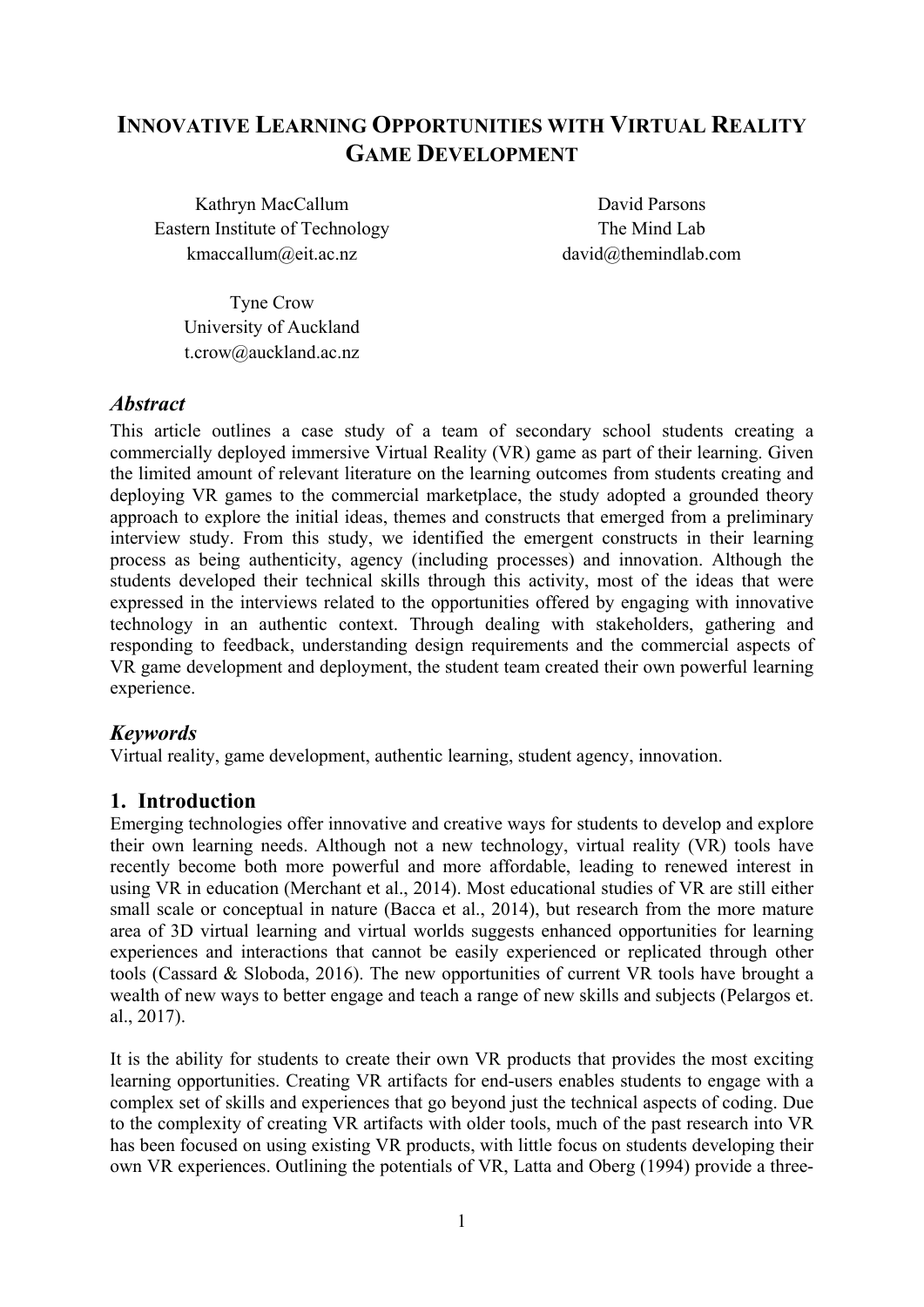tier definition of VR that captures both the key value of VR over other technologies (simulating environments that are otherwise inaccessible) and the main criteria for creating effective VR experiences (realism and two-way interaction). Their categorisation of effect (experiential and operational) captures the challenge of creating a VR product. For experiential effect, there has to be a significant personal experience in using the product, while for operational effect, users need a set of operations that they can perform within the VR environment. A number of studies have focused on the value of constructivist learning in VR environments (e.g. Winn, 1993; Huang, Rauch and Liaw, 2010), but there is also some literature on a more constructionist approach to learning with VR, based on students building their own VR systems and learning through doing so. Bricken and Byrne (1993) noted the positive impacts on student collaboration, as well as technical skills development when students were able to create their own virtual worlds. They also emphasised the "students' desire and ability to use VR constructively to build expressions of their knowledge and imagination" (p. 13). Miyata, Umemoto and Higuchi (2010) also emphasised collaboration, which provides a good context for aesthetic design and storytelling. Their educational framework for creating VR applications is based on a three-step process of divergent thinking, convergent thinking and idea crystallization.

This article describes the outcomes of an exploratory study of how one urban state secondary school in New Zealand has adopted VR to develop their students' learning. The teachers at this school have started their own early explorations into how students can create their own VR environments and games and embed this learning within the curriculum. This exploration has culminated in one set of students creating their own commercial game which has gone on to be played by hundreds of people around the world (STEAM, n.d.). With the adoption of a grounded theory approach, this study provides an inductive development of key constructs that will be used to develop a theory on the value of VR constructionism for teaching and learning. Though the work reported here is only the first part of a larger grounded research project, it provides the initial steps for more theoretical sampling and stronger mapping of these early constructs.

In this study and the wider project, the main research question addressed is: What are the opportunities that virtual reality provides for students to construct their own learning through the process of creating their own products?

# **2. Methodology**

This study adopts a grounded theory approach to examine the core constructs that emerged from this case study of a student-generated VR product since there is still little known about this area of study. Grounded theory starts at the level of observation and ends at the conceptual level, while the observation level includes data collection, coding and identifying themes Strauss (1987). This article outlines the first cycle of observation and analysis in our study.

This study focused on an exploration of how VR can be used to engage learners in teaching computer programming and game-based design. In late 2016, the school purchased an HTC Vive system which would be used to support their early exploration into how the school could start embedding VR into their ICT course and encourage their current focus on game-based programming. Prior to this purchase, students had been developing PC games which were largely 2D in design. VR offered significant new opportunities to further develop a wider range of games drawing on more sophisticated technologies. To help the school to get a better understanding of how VR could be used, it was first provided to a group of students from the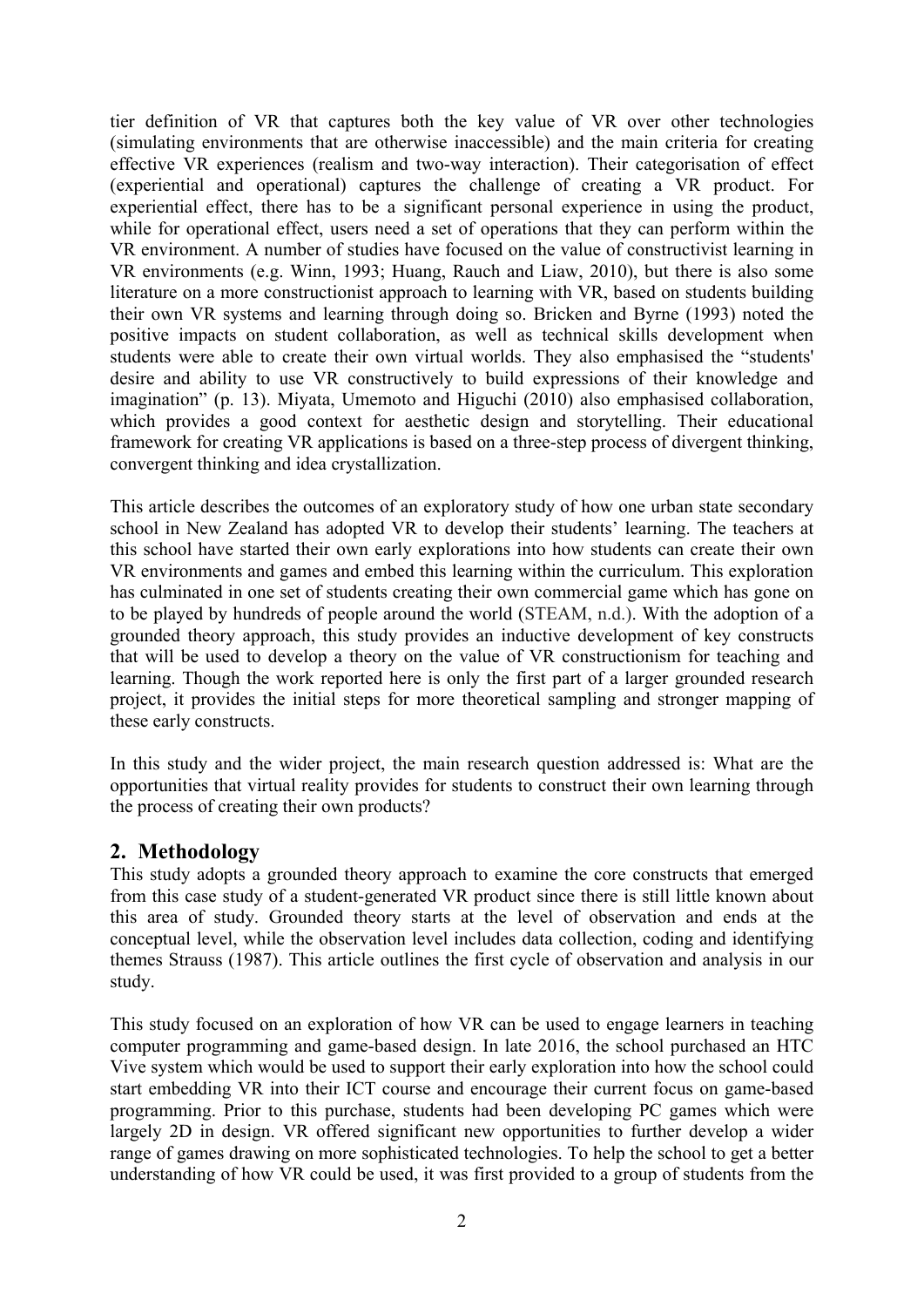extracurricular Game Development Club (GDC). This club included a number of students interested in extending their knowledge in programming and game design that was currently outside the scope of their current ICT class. Although these students already had coding skills, they had not experienced 3D modeling or developing within a VR environment.

The study focuses on exploring the experiences of one of the groups of students  $(n=4)$  in the GDC, who developed a VR game. Since this development was in the context of an extracurricular activity, and therefore not linked to any formal learning outcomes, the aim of the study is to identify what potential could VR bring if it was embedded into the formal curriculum, in particular, to teach programming as well as cross-curricular outcomes.

To answer these initial ideas, data was gathered through semi-structured hour-long interviews with two students involved in the development of a commercially available VR game, and one of their teachers. The artefact developed by the students is a VR game developed using Unity3D for the HTC Vive called Totally Realistic Sledding. Following several stages of planning and development, it was released by the students for sale worldwide on Steam Early Access in December 2017. In the game, the player uses the hand controllers to navigate a sled down snow-covered hills in order to avoid obstacles, collect bonuses and compete for fastest completion times.

Institutional ethics approval was gained for the study, and the parents of the students involved were asked to give their written consent for the interviews to take place. The students were interviewed onsite at their school and were also given the opportunity to demonstrate and explain their VR game to the researchers.

# **3. Open Coding Analysis**

Our results are based on an open coding analysis of transcribed interview data collected from the two students (indicated as S1 and S2) and their teacher (indicated as T). The data was coded using emergent themes (developed from a simple content analysis of repeated ideas) and subsequently gathered together under more abstract constructs (Auerbach and Silverstein, 2003) which aligns with the grounded theory approach taken in this study. Although the interviews were semi-structured, in the event the conversations with the interviewees became very open and discursive. As a result, we used open coding without assuming any constructs based on the original interview questions, to ensure that we did not exclude any important ideas. The transcripts were coded independently by two researchers and then a common interpretation was agreed. The preliminary constructs that emerged from this analysis were:

- Authentic learning
- Agency and process
- Innovation

In the following section, we outline the themes and ideas that formed each of these constructs from the interview data. A few indicative quotes from interviewees are included for illustration.

## **3.1 Authentic Learning**

In the authentic learning construct, two themes emerged strongly, one relating to success and achievement within the school (authentic learning to meet curricular objectives) and the other relating to success and achievement outside the school (authentic learning for real-world skills development), though these two processes were closely linked together in practice. The responsibility of staff in the school is to ensure student achievement against the set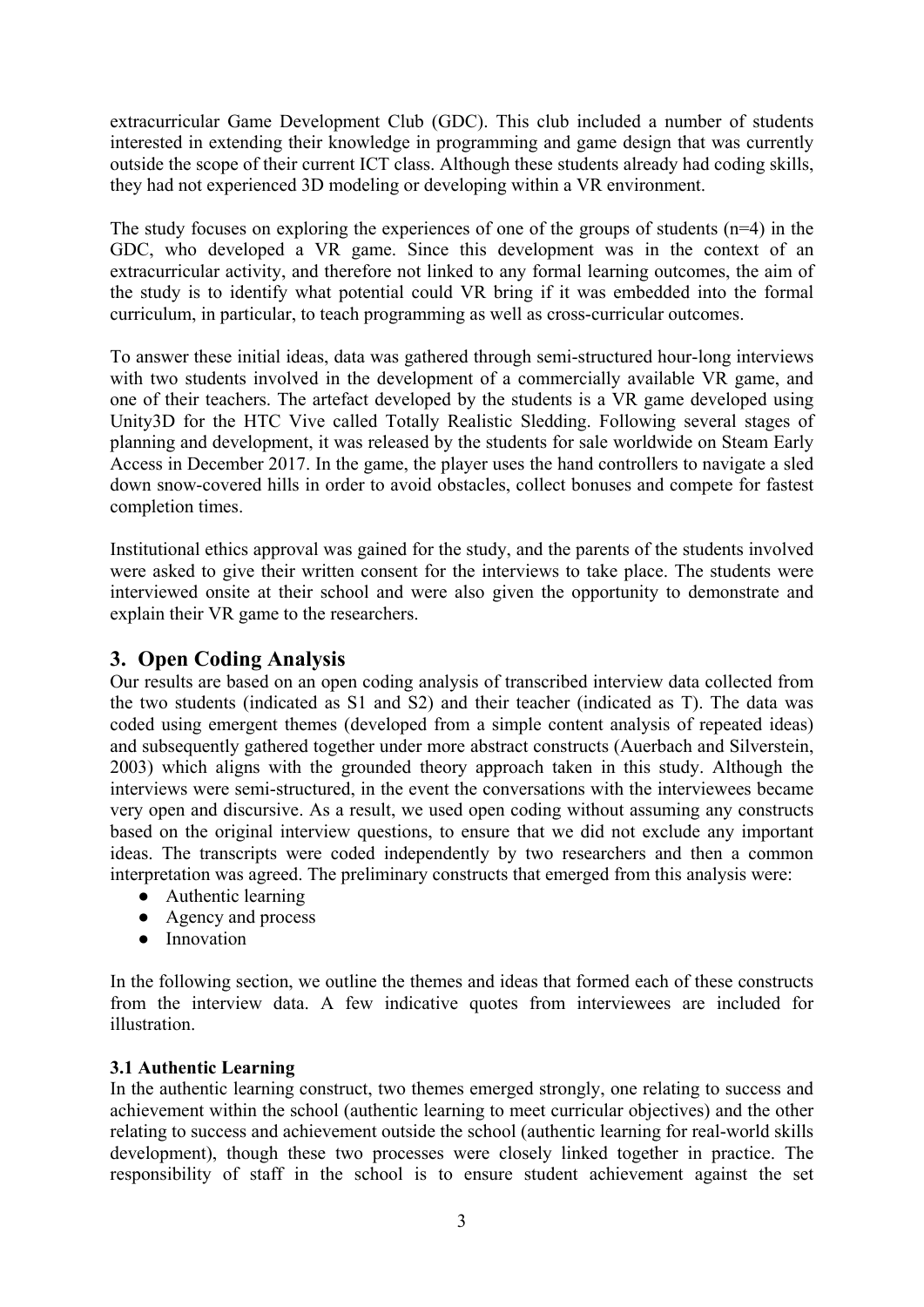curriculum, normally measured as success within the school. However, in this case, activities undertaken outside of school met and exceeded these requirements.

"The technology curriculum was absolutely 100% covered at a far higher level than could have been done in the classroom." (T)

From the student perspective, a key experience was attaining the knowledge that had to be constructed. Creating VR games with the tools the students were using is such a recent skill set that there is little material available, and the students had to construct their own knowledge through authentic experience.

"VR games are not that transferable to regular PC games – the game design in VR has to be very different to normal games. Transferring them over doesn't really work so well." (S2)

Reaching out to the relevant community of practice was another important aspect of authentic learning within the project. A number of activities have been undertaken by the students to give them experience of the VR gaming industry out of school, such as presenting at professional networking events. Authentic engagement with the practitioner community also included an expert appraisal by a design expert. Perhaps the most significant aspect of authentic learning from this experience was the number of cross-curricular links that emerged from the game development process.

"You don't realise when you go into making a game how much other fields of school come into it - we've done things like writing developer blogs, replying to posts online and seeing what feedback people have been giving us and as asking them for more details. As well marketing, asset design, we learned a lot around that." (S2)

The overall message from this construct was that for learning to be authentic within a school context it must both engage with the external practitioner community and feedback into the requirements of the school curriculum.

## **3.2 Agency and process**

A classroom focused interpretation of agency emphasises students being supported by teachers to actively experiment (Martin 2004). This view of student agency as a kind of partnership with teachers can be seen clearly operationalised in the setting of our study, where the teachers furnish the curricular setting. Perhaps the most important aspect of student agency in this context is the element of constructionist learning

"We're always about creation… We're not training people to be users of technology, but if you're being taught how to create the technology, implicitly you're learning to use it with a deeper insight as you go" (T)

Student agency is evident in the way that the project has been approached, whereby the students have taken responsibility for driving all aspects of the project forward. Supporting this agency is an iterative development process that allows them to adapt to feedback and direct their own learning path. Comments from the students reinforce how they were active and self-directed in developing their own learning paths.

"We entered a game design competition and managed to get second place, which gave us a big boost of recognition for the school in terms of game development" (S2)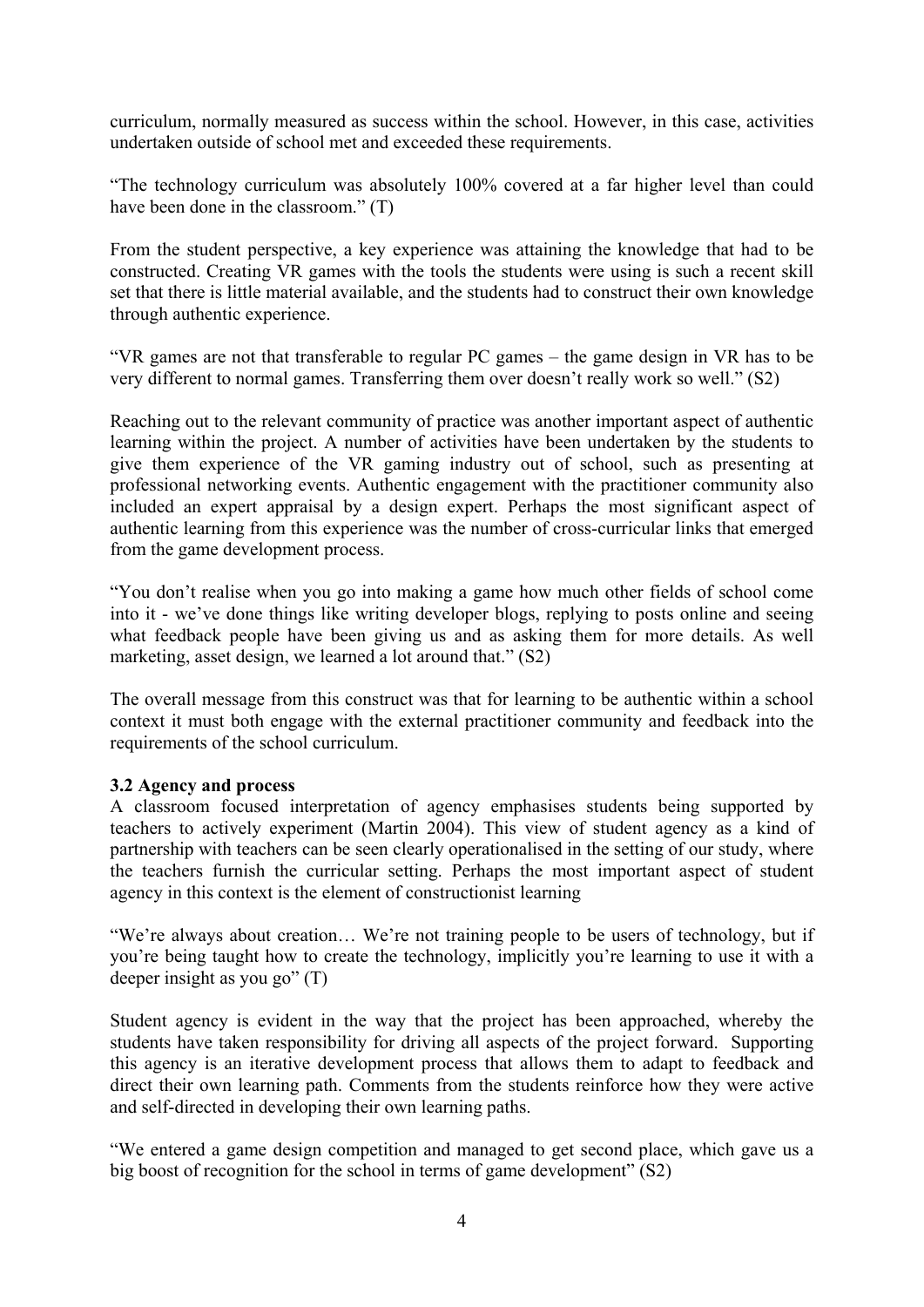The power of student agency is highlighted by the fact that the journey that the students are experiencing is providing new insights to the staff, who are then able to bring these back into the classroom for other students. In this sense, the students, not the staff, are driving the learning agenda. Perhaps the most important part of student agency is not just the ability to drive the learning agenda but the recognition that with this comes a responsibility to follow through the product creation process to completion.

"In terms of design, the most important thing you've got to do is finish a project because most people don't. That's what sets us apart from most people that work on stuff like this." (S1)

One of the main aspects of student agency that came to the fore was that they were learning together and that this was very much a team-based learning experience. As a software development team, the students were working together in a similar way to professionals by developing particular areas of expertise and integrating their work products.

"Working as a team with different skills and specialisms, programming level design, asset development of 3D objects, testing, ideas etc." (T)

Perhaps most importantly the students learnt to cooperate with their stakeholder community. As they state on the website where their game is deployed for purchase, "We want to bring this game to its fullest potential, and we can't do this alone. We believe working alongside the community will help us bring our game up to the highest standards." (STEAM, n.d.). By distributing an early access game, the team get specific feedback. The early access model is valuable for developers who want to improve their games by interacting with their players (Lin, Bezemer & Hassan, 2018).

#### **3.3 Innovation**

A major construct was innovation. One set of criteria for defining what is important in innovation is differentiability, creativity, the probability of adoption, and need satisfaction (Elizondo et al., 2010). Differentiability, in particular, is an important property of VR.

"Putting the Vive on is not like anything else, you can't describe it. People think it's like TV. something that you watch people then you put it on and suddenly you're in there don't know what immersive means until you do it." (T)

In terms of future capacity building, innovation drives new approaches to the learning environment, to ensure that future students can also work at the forefront of technology. An important aspect of innovation is that it releases the students' capacity for creativity. They experienced the importance of this from an early version of the game that did not have much creative input from the team.

"It was like a procedurally generated game, so the levels weren't actually handcrafted, so it had this robotic feel. It was just; place trees everywhere, place rocks everywhere, just dodge everything. It didn't feel right or fun, it was just generic." (S1)

The students have recognised the opportunities presented to them by innovative technology and compare their experience to the use of more established, less innovative approaches to creating technology products.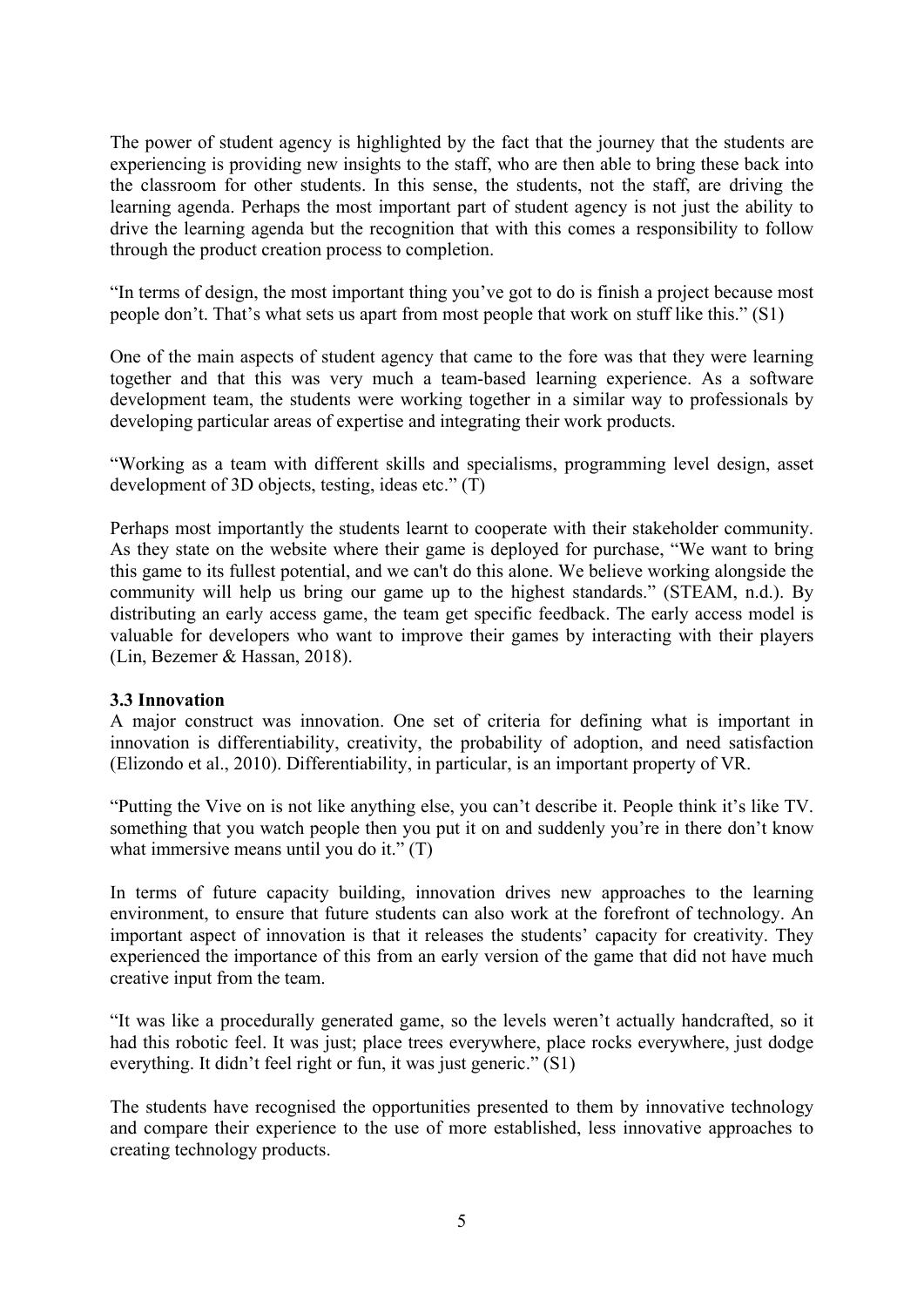"Because there are so few people doing it it's easier to get started. Normal 3D games, there's so many people worldwide making them now you get completely buried under everything else but VR is a new opportunity." (S2)

The students reflected that working in an innovative space in an educational context has some specific advantages over professional game developers. They note that many commercial game development studios are unwilling to venture into VR game development because the user base is relatively small. Students, being able to commit their own time and use school resources do not need to worry about the size of their market.

"The big studios say 10,000 people is barely anything, but it would be a lot for us so it's good for us that [they] aren't touching it." (S1)

This lack of competition meant that the students were able to gain visibility in the marketplace, giving them access to a user base and the attendant feedback. Being innovative also means that the students are constructing new knowledge in an authentic context, rather than simply reusing existing knowledge from other sources.

## **3.4 Analysis Summary**

Table 1 provides a summary of the coding analysis undertaken on the interview data and the preliminary constructs, themes and ideas identified in the data. The ideas have not been quantified for this analysis since this was a small data set and we only intended to identify emergent constructs for development in future research.

| Constructs               | <b>Themes</b>                                              | Ideas                                                                                                                                     |
|--------------------------|------------------------------------------------------------|-------------------------------------------------------------------------------------------------------------------------------------------|
| Authentic<br>learning    | Authentic learning to<br>meet curricular objectives        | Meeting the technology curriculum, constructing<br>knowledge, responding to internal feedback,<br>coding, complex development environment |
|                          | Authentic learning for<br>real-world skills<br>development | Responding to external feedback, competitions,<br>expert appraisal, external deployment, cross-<br>curricular links                       |
| Agency<br>and<br>Process | Learning processes                                         | Constructionist learning, self-directed learning<br>paths, taking responsibility, iterative prototyping                                   |
|                          | <b>Technical Processes</b>                                 | Working context, team agency, cooperative<br>learning, working with other teams and staff                                                 |
|                          | <b>External links</b>                                      | Working with experts, Working with customers                                                                                              |
| Innovation               | Driving innovation                                         | Innovation as inspiration, future capacity building,<br>creativity                                                                        |
|                          | Niche development                                          | School as an innovation space, easier to be<br>competitive, first mover advantage                                                         |

Table 1: Constructs, themes and repeated ideas in the open coding analysis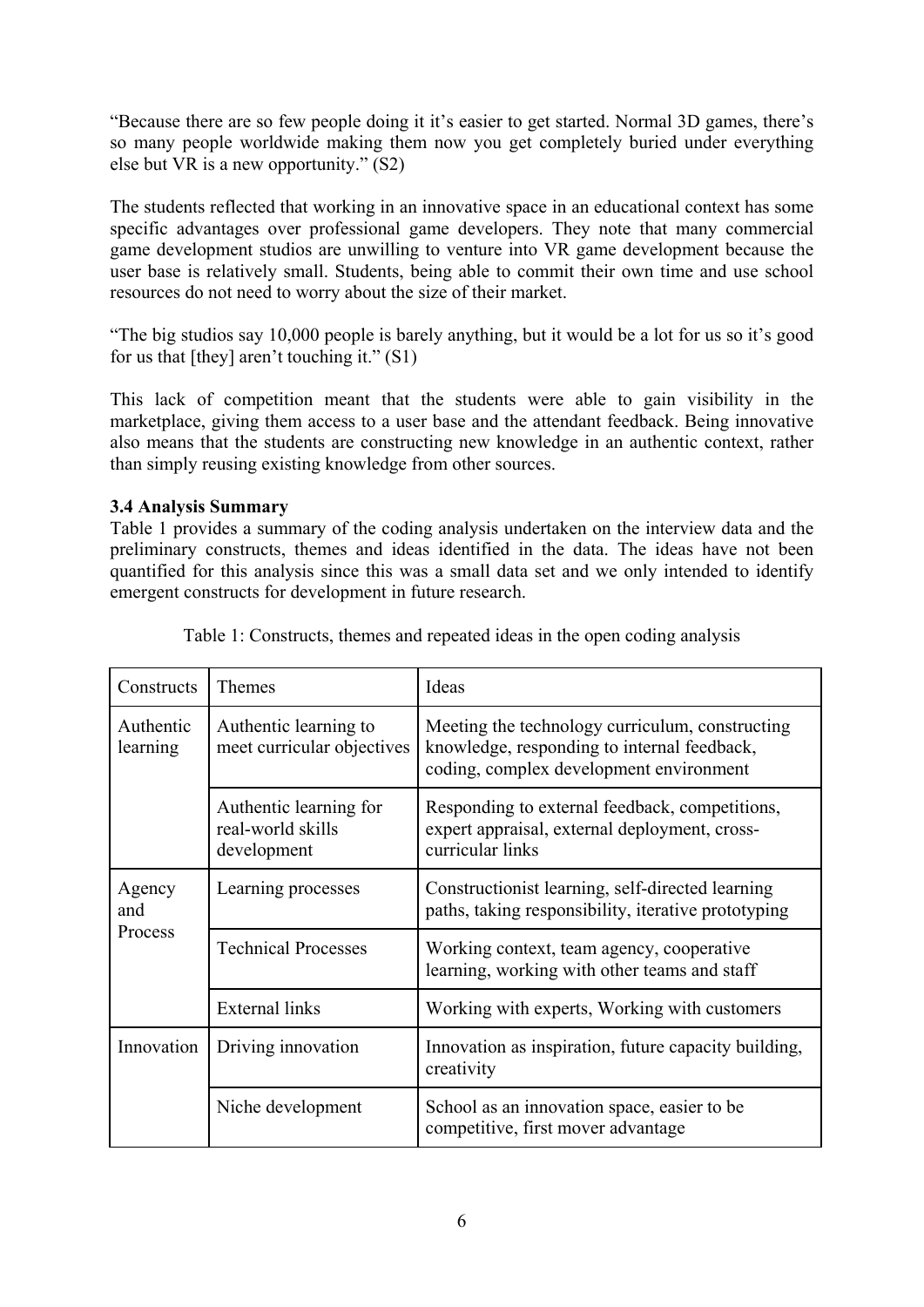#### **4. Conclusion and Future Work**

In this article we have provided an initial data analysis, using a grounded theory approach to a set of interview data gathered from student team members and their teacher engaged in a project to develop an immersive VR game. What emerged from our preliminary analysis were the three constructs of authentic learning, agency and process, and innovation. The main learning from this research was that the innovative and engaging nature of VR can not only enable students to create effective projects within the school but can also give them the opportunities to engage with real-world customers and developer communities. This engagement takes their learning beyond the classroom and gives them valuable experiences in product development. These experiences develop their learning not only in the technical aspects of software development but also in teamwork, development processes, how to engage with stakeholders, how to deploy products in a real-world marketplace, and how to manage commercial and financial aspects of product development.

We see this example case as a potential model for other educators to provide similar opportunities for their own students to gain authentic learning experiences in student-driven contexts, leveraging the power of innovation. Future work will involve ongoing engagement with the student team interviewed for this study, but also broader research looking at other student teams working in mixed reality software development to see whether our initial qualitative analysis can be further developed into an applicable theory.

#### **References**

Auerbach, C. & Silverstein, L. (2003). *Qualitative Data: An Introduction to Coding and Analysis*. New York, NY: New York University Press.

Bacca, J., Baldiris, S., Fabregat, R., Graf, S. & Kinshuk. (2014). Augmented Reality Trends in Education: A Systematic Review of Research and Applications. *Educational Technology & Society*, 17(4), pp. 133–149.

Bricken, M. & Byrne, C. M. (1993). Summer Students in Virtual Reality: A Pilot Study on Educational Applications of Virtual Reality Technology. In: A. Wexelblat, (Ed.), *Virtual Reality: Applications and Explorations* (pp. 199-217). Boston: Academic Press.

Cassard, A. & Sloboda, B. W. (2016). Faculty Perception of Virtual 3-D Learning Environment to Assess Student Learning. In: D. H. Choi, A. Dailey-Hebert and J. Simmons Estes, eds., *Emerging Tools and Applications of Virtual Reality in Education*. Hershey, PA: IGI Global. <https://doi.org/10.4018/978-1-4666-9837-6>

Elizondo, L.A. et al. (2010, January). Understanding innovation in student design projects. In ASME 2010 International Design Engineering Technical Conferences and Computers and Information in Engineering Conference (pp. 805-810). American Society of Mechanical Engineers.

Ferguson, R. et al. (2017). *Innovating Pedagogy 2017*: *Open University Innovation Report 6*. Milton Keynes: The Open University, UK.

Huang, H., Rauch, U. & Liaw, S. (2010). Investigating learners' attitudes toward virtual reality learning environments: Based on a constructivist approach. *Computers & Education*, *55*(3), 1171-1182.